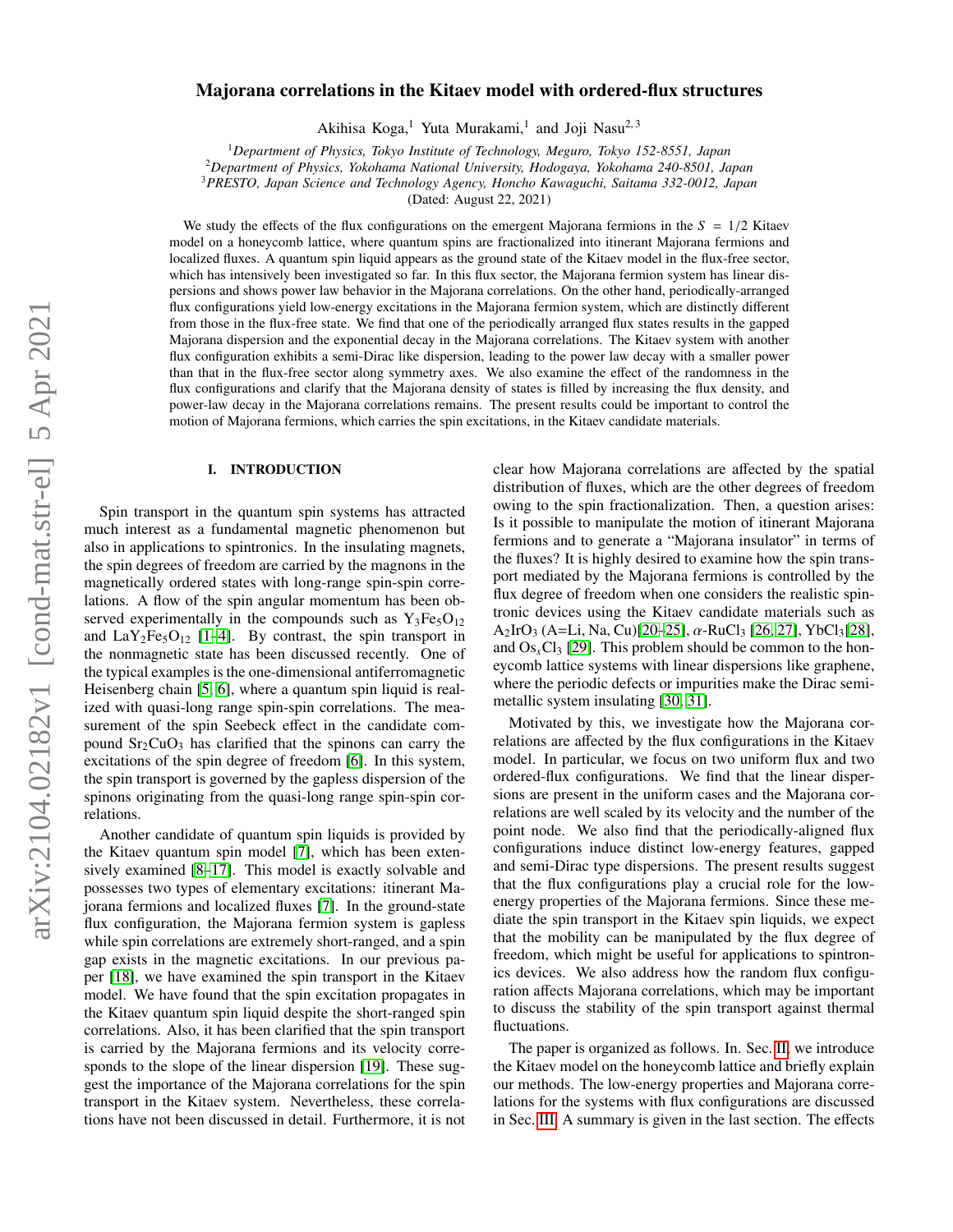of the three-spin interactions are discussed in Appendix A.

# <span id="page-1-0"></span>II. MODEL AND HAMILTONIAN

We consider the Kitaev model on the honeycomb lattice given by

<span id="page-1-2"></span>
$$
H = -J_x \sum_{\langle i,j \rangle_x} S_i^x S_j^x - J_y \sum_{\langle i,j \rangle_y} S_i^y S_j^y - J_z \sum_{\langle i,j \rangle_z} S_i^z S_j^z, \qquad (1)
$$

where  $\langle i, j \rangle_{\alpha}$  stands for the nearest-neighbor pair on the  $\alpha$ (= *x*, *y*, *z*) bonds, as depicted in Fig. [1\(](#page-1-1)a).  $S_1^{\alpha} (= \frac{1}{2} \sigma_1^{\alpha})$  is the  $\alpha$  component of the  $S = 1/2$  spin at *i*th site and  $\sigma^{\alpha}$  is the  $\alpha$ component of the *S* = 1/2 spin at *i*th site and  $\sigma^{\alpha}$  is the  $\alpha$ <br>component of the Pauli matrices *L* is the exchange counling component of the Pauli matrices.  $J_{\alpha}$  is the exchange coupling on the  $\alpha$  bonds. In this model, there are local conserved quan-



<span id="page-1-1"></span>FIG. 1. (a)  $S = 1/2$  Kitaev model on the honeycomb lattice. Red, blue, and green lines represent the *x*-, *y*-, and *z*-bonds, respectively. (b) Hexagonal plaquette with sites  $p_1, p_2, \dots, p_6$  shown for the local operator  $W_p$ .  $\eta_{pl}$  and  $\eta_{pr}$  denote the left and right *z*-bonds on the plaquette.

tities on hexagonal plaquettes in the honeycomb lattice. The corresponding operator  $W_p$  is defined on each plaquette  $p$  as

$$
W_p = \sigma_{p_1}^x \sigma_{p_2}^y \sigma_{p_3}^z \sigma_{p_4}^x \sigma_{p_5}^y \sigma_{p_6}^z,
$$
 (2)

where  $p_i(i = 1, 2, \dots, 6)$  is the site in the plaquette *p* [see<br>Fig. 1(b)]. One finds  $W^2 - 1$  [H W ] – 0 and [W W ] – 0. Fig. [1\(](#page-1-1)b)]. One finds  $W_p^2 = 1$ ,  $[H, W_p] = 0$  and  $[W_p, W_q] = 0$ .<br>Therefore, the eigenstates for the Hamiltonian Eq. (1) can be Therefore, the eigenstates for the Hamiltonian Eq. [\(1\)](#page-1-2) can be specified by the set of  $w_p$ ,  $|\psi\rangle = |\psi; \{w_p\}\rangle$ , where  $w_p (= \pm 1)$  is the eigenvalue of the local operator  $W_p$ . The anticommutation relation  $\{W_p, S_p^y\} = 0$  leads to the absence of the spin mo-<br>ment  $(\psi/|S^y|)_{p(x)} = 0$  and long-range spin-spin correlations ment  $(\langle \psi | S_{\nu}^{\gamma} | \psi \rangle = 0)$ , and long-range spin-spin correlations  $[\langle \psi | S_{\nu}^{\gamma} | \psi \rangle] = 0$  ( $i \neq p_{\zeta}$  and  $\alpha \neq \nu$ )]. Since this relation  $[\langle \psi | S \rangle^y \rangle^y = \langle \psi | S \rangle^y = 0$  (*i*  $\neq p_6$  and  $\alpha \neq y$ )]. Since this relation is satisfied for each topologically equivalent plaquette in the is satisfied for each topologically equivalent plaquette in the system, the quantum spin liquid state without spin-spin correlations beyond nearest neighbor sites is realized for any configuration of  $w_p$ . It is known that the ground state belongs to the subspace with  $w_p = 1$  for all plaquettes [\[7\]](#page-7-4). This allows us to regard a plaquette with  $w_p = -1$  as an excited flux and the subspace for the ground state can be identified as a flux-free sector.

To discuss how flux configurations affect low-energy properties, we introduce a Majorana representation for the Kitaev spin model given in Eq [\(1\)](#page-1-2). First, we make use of

Jordan-Wigner transformations  $S_i^+ = \prod_{i'}^{i-1} (1 - 2n_{i'}) a_i^{\dagger}$  $\int_{i}^{+}$ , *S*<sup>−</sup> =  $\prod_{i'}^{i-1} (1 - 2n_{i'}) a_i, S_i^z = n_i - \frac{1}{2}$ , where  $a_i^{\dagger}$  ation and annihilation operator of the ferm  $\int_{i}^{T}$  and  $a_i$  are the creation and annihilation operator of the fermion at *i*th site. The Hamiltonian is then expressed as

$$
H = -\frac{J_x}{4} \sum_{(rb, r'w)_x} \left( a_{rb} - a_{rw}^{\dagger} \right) \left( a_{r'w} + a_{r'w}^{\dagger} \right)
$$

$$
-\frac{J_y}{4} \sum_{(rb, r'w)_y} \left( a_{rb} + a_{rw}^{\dagger} \right) \left( a_{r'w} - a_{r'w}^{\dagger} \right)
$$

$$
-\frac{J_z}{4} \sum_{r} \left( 2n_{rb} - 1 \right) \left( 2n_{rw} - 1 \right), \tag{3}
$$

where  $a_{rb}(a_{rw})$  is an annihilation operator of the fermion at the black (white) site on the *r*th *z*-bond and  $(rb, r'w)$ <sub>a</sub> means the pearest peighbor pair linked by the  $\alpha$ -bond [see means the nearest neighbor pair linked by the  $\alpha$ -bond [see Fig. [1\(](#page-1-1)a)]. Furthermore, Majorana fermion operators  $\gamma$ ,  $\bar{\gamma}$  are introduced [\[32](#page-8-11)[–34\]](#page-8-12) as,

$$
\begin{cases}\n i\gamma_{rw} = a_{rw} - a_{rw}^{\dagger} \\
\bar{\gamma}_{rw} = a_{rw} + a_{rw}^{\dagger}\n \end{cases}\n \quad\n \begin{cases}\n \gamma_{rb} = a_{rb} + a_{rb}^{\dagger} \\
i\bar{\gamma}_{rb} = a_{rb} - a_{rb}^{\dagger}\n \end{cases}\n \tag{4}
$$

where Majorana operators satisfy  $\gamma_i^{\dagger}$ <br> $\{\bar{\gamma}_i, \bar{\gamma}_j\} = 2\delta_i$ . The Hamiltonian Eq.  $\bar{\gamma}_i^{\dagger} = \gamma_i, \bar{\gamma}_i^{\dagger}$ <br>(1) is the  $\bar{\gamma}_i^{\dagger} = \bar{\gamma}_i$ ,  $\{\gamma_i, \gamma_j\} =$ <br>en rewritten as  $\{\bar{\gamma}_i, \bar{\gamma}_j\} = 2\delta_{ij}$ . The Hamiltonian Eq. [\(1\)](#page-1-2) is then rewritten as,

<span id="page-1-3"></span>
$$
H = -\frac{iJ_x}{4} \sum_{(rb,r'w)_x} \gamma_{rb} \gamma_{r'w} - \frac{iJ_y}{4} \sum_{(rb,r'w)_y} \gamma_{rb} \gamma_{r'w} - \frac{iJ_z}{4} \sum_r \eta_r \gamma_{rb} \gamma_{rw},\tag{5}
$$

where  $\eta_r = i\bar{\gamma}_{rb}\bar{\gamma}_{rw}$ . Since  $[H, \eta_r] = 0$ ,  $[\eta_r, \eta_{r'}] = 0$ , and  $\eta_r^2 = 1$ , *n*, is a Z<sub>2</sub> local conserved quantity. Namely, on a certain where  $\eta_r = \nu_r r_b \gamma_{rw}$ . Since  $[H, \eta_r] = 0$ ,  $[\eta_r, \eta_{r'}] = 0$ , and  $\eta_r = 1$ ,  $\eta_r$  is a  $Z_2$  local conserved quantity. Namely, on a certain plaquette the local operator W is represented as  $W = n \mu$ plaquette, the local operator  $W_p$  is represented as  $W_p = \eta_{pl} \eta_{pr}$ , where  $\eta_{pl}$  and  $\eta_{pr}$  are defined on the left and right *z*-bonds on the plaquette  $p$  [see Fig. [1\(](#page-1-1)b)]. Then, each flux configuration is described by the set of  $\{\eta_r\}$  and low-energy properties can be discussed on the basis of Eq. [\(5\)](#page-1-3).

In the present study, we focus on two uniform flux configurations and two periodically-aligned flux configurations, as shown in Fig. [2.](#page-2-1) Diagonalizing the Majorana Hamiltonian in each flux configuration, we calculate the dispersion relation of the itinerant Majorana fermions *E*(k) and its density of states  $\rho(E)$ . Furthermore, we calculate Majorana correlation functions  $C(d_{rr}) = |\langle \gamma_{rb} \gamma_{r} \rangle|$  along the horizontal axis<br>as one of symmetry axes, where  $d_{rt} = |r - r'|$ . Namely as one of symmetry axes, where  $d_{rr'} = |r - r'|$ . Namely, Majorana correlations in the same sublattice are exactly zero  $\langle \gamma_{rb} \gamma_{r'b} \rangle = \langle \gamma_{rw} \gamma_{r'w} \rangle = 0$  for arbitrary *r* and *r'* since the system is binartite tem is bipartite.

Here, we introduce the unit cell including six *z*-bonds with  ${\eta_A, \eta_B, \cdots, \eta_F}$ , as shown in Fig. [3\(](#page-2-2)a). This allows us to treat four configurations shown in Fig. [2](#page-2-1) on an equal footing for the Majorana representation given in Eq. [\(5\)](#page-1-3). The uniform flux configurations I, II and ordered-flux configurations III, IV are specified by  $\eta^{(1)} = \{1, 1, 1, 1, 1, 1\}$ ,  $\eta^{(1)} = \{1, -1, 1, -1, 1, -1\}$ ,  $\eta^{(1)} = \{1, -1, 1, -1, 1, -1\}$ ,  $\eta^{(1)} = \{1, -1, 1, -1, 1, 1, -1, 1\}$ spectively. The Brillouin zone for the Kitaev model is originally  $\binom{[III]}{[II]} = \{1, 1, 1, -1, -1, -1\}$ , and  $\eta^{[IV]} = \{1, -1, 1, 1, -1, 1\}$ , repectively. The Brillouin zone for the Kitaey model is originally given by the hexagon in Fig. [3\(](#page-2-2)b), where the lattice constant is set as a unit of length. The reduced one for the large unit cell is represented by the rectangle, which is shown as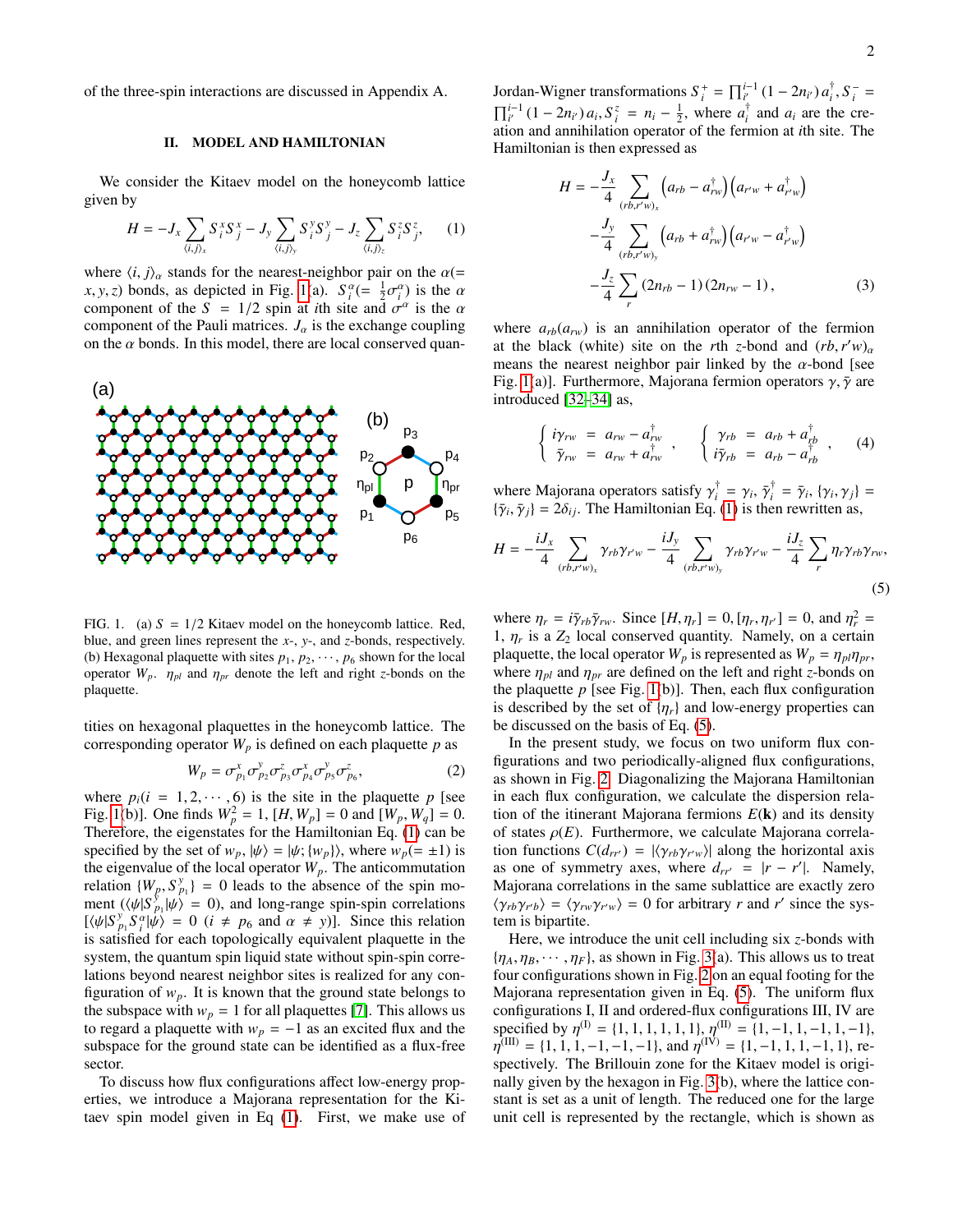

<span id="page-2-1"></span>FIG. 2. Four flux configurations in the Kitaev model on the honeycomb lattice. Each empty (shaded) hexagon on the plaquette *p* represents the eigenvalue of the local conserved quantity  $w_p = 1(w_p)$ −1). Thin (bold) green lines on the *r*th *z*-bond represent  $\eta_r = 1$  $(\eta_r = -1)$ . The ground state (the configuration I) of the Kitaev model belongs to the subspace with  ${w_p = 1}$  (a). The configuration II is specified by the full-flux state  $(b)$ . (c) and (d) represent the orderedflux configurations III and IV, respectively.

the shaded area. Hereafter, we restrict our discussions to the isotropic case with  $J = J_x = J_y = J_z$ . We then examine the low-energy excitations in the Kitaev models with the different flux configurations.

# <span id="page-2-0"></span>III. RESULTS

### A. Ordered-flux configurations

First, we focus on the uniform flux configurations I and II to discuss the low-energy properties of the Majorana fermions and Majorana correlations in the Kitaev model. By diagonalizing the Hamiltonians with fixed configurations  $\eta^{(1)}$  and  $n^{(II)}$  we obtain the dispersion relations and density of states as shown in Fig. [4.](#page-2-3) It is known that, in the ground state with  $\eta^{\text{(II)}}$ , we obtain the dispersion relations and density of states, the flux-free configuration I, the elementary excitations have the gapless dispersion with the velocity  $v_I = (\sqrt{3}/4)J$  [\[7\]](#page-7-4).<br>Namely the corresponding nodal points appear at K and K' Namely, the corresponding nodal points appear at *K* and *K* 0 points in the original Brillouin zone, while at the Γ point in this reduced one. This massless dispersion leads to the longrange propagation in the spin transport [\[18,](#page-8-1) [19\]](#page-8-2). We also evaluate the flux gap  $\Delta_F = 0.066J$  [\[7,](#page-7-4) [35\]](#page-8-13), which is obtained by the lowest energy change by flipping two neighboring  $w_p$  in the finite cluster with  $N = 2 \times 180 \times 180$ , where *N* is the number of sites. It is also found that in the state with the flux configuration II, there exist gapless excitations and the nodal points are located between the  $\Gamma$  and *S* points, as shown in Fig. [4\(](#page-2-3)a). Its velocity is given by  $v_{\text{II}} = (\sqrt{2}/4)J$ , which is slightly smaller than  $v_{\text{I}}$ . We note that in the Majorana fermion slightly smaller than  $v_I$ . We note that, in the Majorana fermion system with the flux configuration II, two nodal points are located at  $(k_x, k_y) = (\pi/6, \sqrt{3\pi/6})$  and  $(-\pi/6, -\sqrt{3\pi/6})$ , and thereby the total number is four  $n_y = 4$ . This is twice larger thereby the total number is four,  $n_{\text{II}} = 4$ . This is twice larger



<span id="page-2-2"></span>FIG. 3. (a) Shaded region represents the unit cell and two bold arrows represent the translation vectors for the unit cell. (b) The corresponding Brillouin zone.



<span id="page-2-3"></span>FIG. 4. (a) Thin blue (bold red) lines represent dispersion relations in the system with the flux configuration I (II). (b) The corresponding density of states.

than that for the configuration I,  $n<sub>I</sub> = 2$ . These lead to a large difference in the density of states at low-energy region [see Fig. [4\(](#page-2-3)b)] since it is given by  $\rho(E) \sim (\sqrt{3}/4\pi)nE/v^2$ . The flux configuration II is obtained as gap of the system with the flux configuration II is obtained as  $\Delta_F = 0.077 J$ .

Figure [5](#page-3-0) shows the Majorana correlation functions for the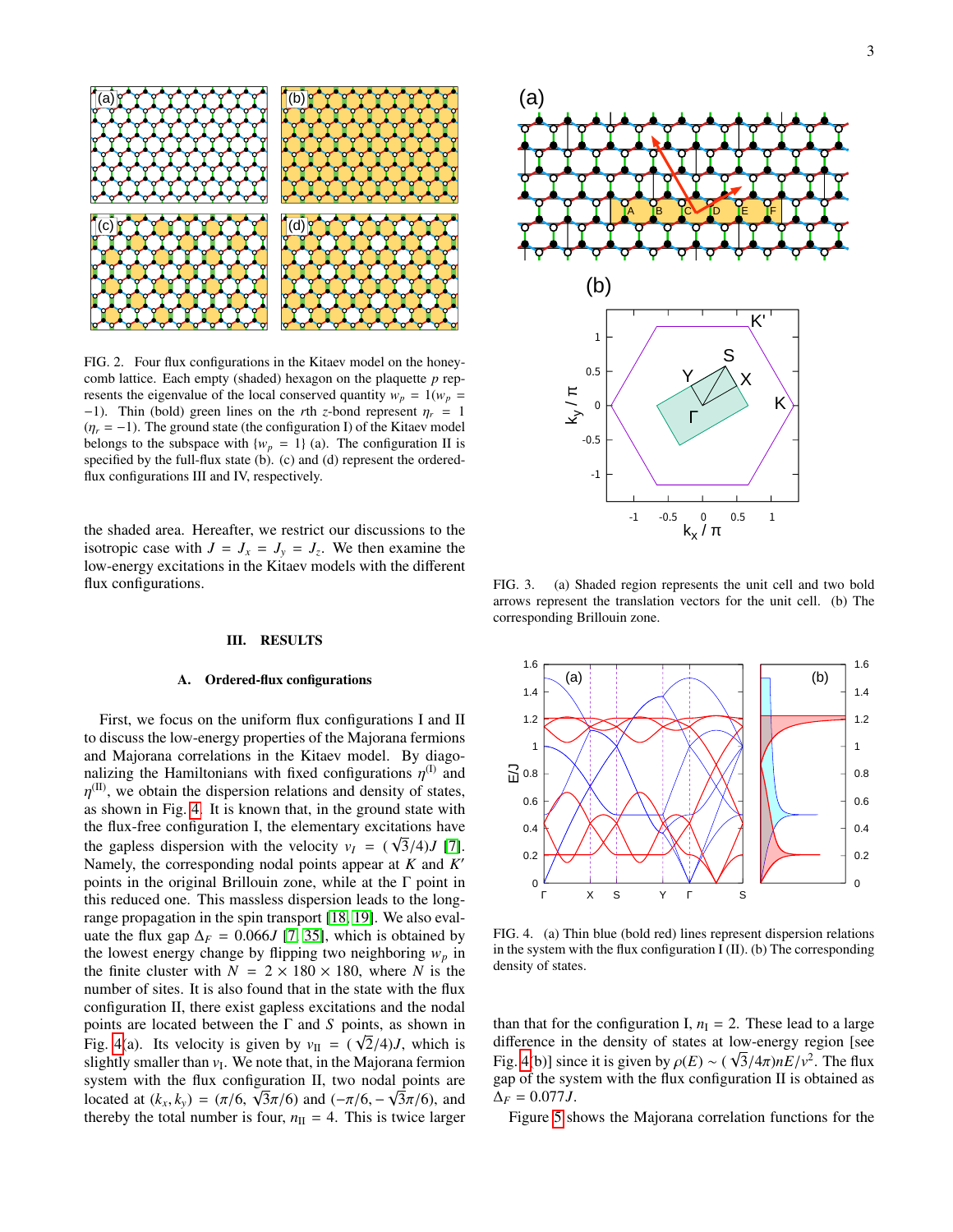ground states in two uniform flux sectors I and II along the symmetry directions. It is found that the Majorana correlation



<span id="page-3-0"></span>FIG. 5. Majorana correlation *C*(*d*) as a function of the distance *d*. Two lines with distinct powers are guides to eyes. The inset shows rescaled Majorana correlations *<sup>C</sup>*(*d*)/*nv*.

functions decay with period 3 in both cases. A similar oscillatory behavior has been observed in the finite size dependence of the energy [\[7\]](#page-7-4) and flux gap [\[35\]](#page-8-13). These common features originate from the Kitaev spin liquid with the gapless linear dispersions in the Majorana fermion systems. An important point is that both Majorana correlations exhibit two types of *d* dependence. One is a power-law decay with  $d^{-2}$ , which is a dominant contribution while the other is scaled by  $d^{-3}$ . The power law behavior is consistent with the absence of the excitation gap in the Majorana dispersion. This is in contrast to the fact that there are gapped spin excitations and spin-spin correlations are extremely short-ranged. We also find in Fig. [5](#page-3-0) that the Majorana correlation in the flux configuration I is smaller than that in II. The difference comes from the number of the nodal points *n*, and their velocities *v*. To clarify this issue, we show *<sup>C</sup>*/*nv* in the inset of Fig. [5.](#page-3-0) The two curves for the dominant contribution in the flux configurations I and II appear to be on a common curve, suggesting that it is scaled by *nv*.

Next, we consider the ordered flux configurations III and IV as shown in Figs. [2\(](#page-2-1)c) and [2\(](#page-2-1)d). These flux configurations are characterized by the same unit vectors, while different low-energy properties appear. The dispersion relation and density of states are shown in Figs. [6\(](#page-3-1)a) and [6\(](#page-3-1)b). We find that, in Majorana fermion system with the flux configuration III, the finite Majorana excitation gap ( $\Delta_M = 0.177J$ ) appears in the low-energy region in addtion to the finite energy gap around  $E = 0.6J$ . This leads to the exponential decay in the Majorana correlations, as shown in Fig. [7\(](#page-4-0)a). Therefore, we can say that the "Majorana insulator" is realized by this periodically-aligned flux configuration. Indeed, this state is topologically trivial, which will be discussed in Appendix A. On the other hand, the system with the flux configuration IV is gapless at the Γ and *S* points, as shown in Fig. [6\(](#page-3-1)a). We wish to note that these points are characterized by semi-Dirac like behavior, where the dispersion relation is parabolic along a certain axis and linear along the other.



<span id="page-3-1"></span>FIG. 6. (a) Thin blue (bold red) lines represent the dispersion relations in the system with the flux configuration III (IV). (b) the corresponding density of states (c) Solid red (dashed blue) lines represent the Majorana velocity around the  $\Gamma(S)$  point in the state with the flux configuration IV.

Namely, there are two semi-Dirac like dispersions at the Γ point and one at the *S* point. Figure [6\(](#page-3-1)c) shows the angle  $\theta$ dependence of the velocity at  $\mathbf{k}_0(=\Gamma \text{ or } S)$ , where it is defined by  $v(\theta) = \lim_{\Delta k \to 0} E(\mathbf{k}_0 + \Delta \mathbf{k}) / |\Delta \mathbf{k}|$  with  $\theta = \tan^{-1} \Delta k_v / \Delta k_x$ . It is found that, in the case with  $[\theta = m\pi/3 \ (m = 0, 1, \dots, 5)]$ , one of three velocities vanishes and its dispersion is parabolic. This yields interesting low-energy dependence in the density of states,  $\rho(E) \sim E^{1/2}$ . Figure [7\(](#page-4-0)b) shows that Majorana corre-<br>lations in the state with the flux configuration IV. We find that lations in the state with the flux configuration IV. We find that, in the short range region  $(d < 40)$ , the values of correlations are randomly distributed, in contrast to the configurations I, II, and III with a certain periodicity in *C*(*d*). On the other hand, power law behavior clearly appears in larger *d* region, where Majorana correlation function obeys  $d^{-3}$  dominantly and smaller correlations show a decay with  $d^{-4}$ . The behavior is in contrast to that in the cases I and II with the isotropic linear dispersion discussed above. Namely, Majorana correlations in the other directions should obey  $d^{-2}$  since Majorana fermions have the finite velocity, as shown in Fig. [6\(](#page-3-1)c).

### B. Effects of the disorder in flux configurations

We also consider the effects of the flux disorder in the ordered-flux Kitaev systems discussed above, which should be important to understand how robust the spin transport is against thermal fluctuations in the realistic materials. Now, the flux density is defined as  $n_F = N_F/N_p = 2N_F/N$ , where  $N_F$  and  $N_p$  are the numbers of fluxes and plaquettes, respec-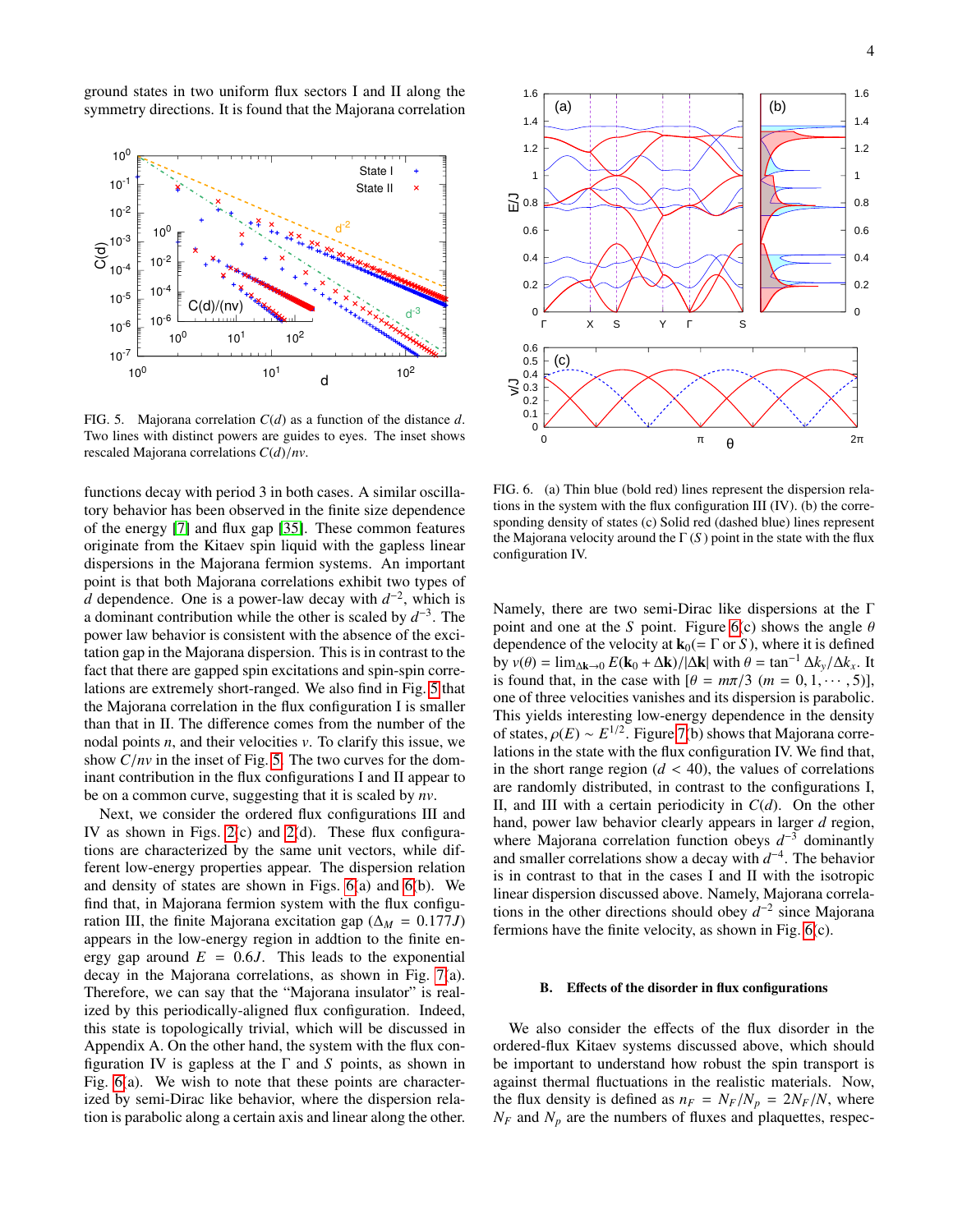

<span id="page-4-0"></span>FIG. 7. Majorana correlation functions in the system with the fluxlattice configurations III (a) and IV (b). Note that (a) and (b) are semi-log and log-log plots. Solid line in (a) represents the exponential function with  $\xi = 1.8$ . Dashed and dot-dashed lines in (b) represent the functions with  $d^{-3}$  and  $d^{-4}$ , for reference.

tively. In the system with  $n_F = 0.5$ , the fluxes are randomly distributed, and its ground state should capture the essence of the Kitaev system at the intermediate temperatures [\[36,](#page-8-14) [37\]](#page-8-15). When  $n_F = 0$  ( $n_F = 1$ ), the flux-free (full-flux) configuration is realized with long-range Majorana correlations. By contrast, in the general case with  $0 < n_F < 1$ , one may expect that the randomness yields the localization in each wave function, leading to short-ranged correlations. Therefore, it is not clear how the Majorana correlations are changed by the flux disorder. To clarify the effects of the random flux configurations, we prepare more than hundred distinct clusters with  $N = 2 \times 180 \times 180$ . We diagonalize the Hamiltonian for each flux configuration by means of the singular value decomposi-tion [\[35,](#page-8-13) [38\]](#page-8-16). The obtained ground state energy  $E_g$  as a function of the flux density  $n_F$  is shown in Fig. [8\(](#page-4-1)a). We find that the minimum of the curve is located at  $n_F = 0$ , which is consistent with the fact that the ground state of the Kitaev model is indeed realized in the flux-free sector [\[7\]](#page-7-4). The maximum is located around  $n_F = 0.95$ . This implies that the finite energy is necessary to remove a flux in the state with the configuration II, as discussed above. Due to the convex structure in the energy curve, one may expect that the phase separation occurs in the Kitaev system with the fixed flux density. However,  $W_p$  is a local conserved quantity in the Kitaev model Eq. [\(1\)](#page-1-2), and thereby its configuration is never changed. Therefore, the phase separation does not occur in the disordered state.



<span id="page-4-1"></span>FIG. 8. (a) Ground state energy as a function of the flux density in the system with the random configurations ( $N = 2 \times 180 \times 180$ ). Open circles with the dashed line represent the results for the effect of the flux disorder in the configuration III (see text). (b) Density of states in the Kitaev model with disordered configurations. The data are for  $n_F = 0, 0.1, 0.2, \cdots$ , and 1 from the bottom to the top.

Figure [8\(](#page-4-1)b) shows the density of states for the system with random configurations. When  $n_F = 0$ , linear behavior appears around *E* ∼ 0 and the peak structure appears around  $E/J = 0.5$ . Introducing the fluxes, we find that the peak structure smears and the density of states around lower energy states increases. In particular, a sharp peak structure develops around  $E \sim 0$ , suggesting that low-energy excita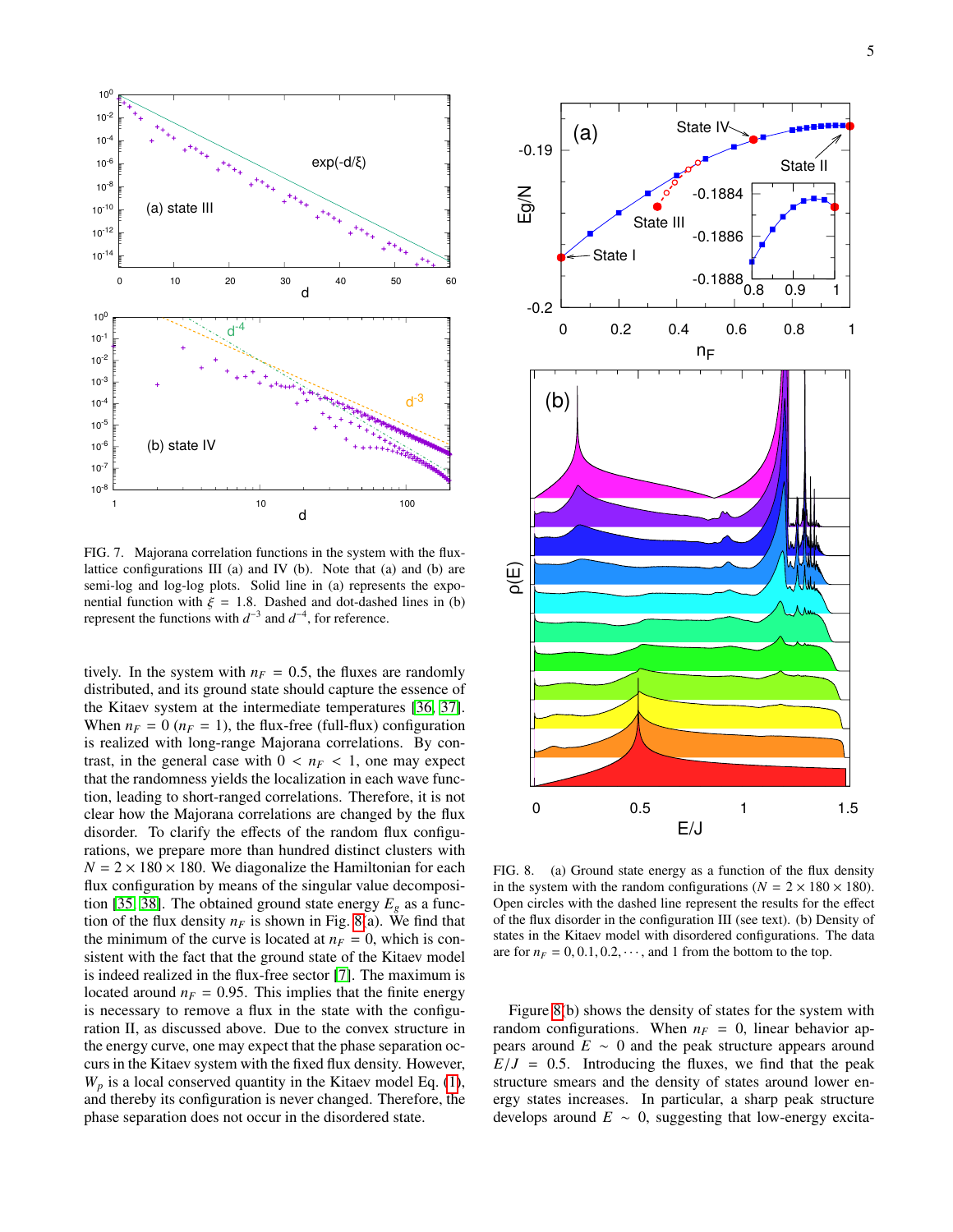tions are induced by the random fluxes. Similar behavior also appears when some fluxes with  $w_p = -1$  are randomly inverted to  $w_p = +1$  in the state with the flux configuration II  $(n_F = 1)$ . Namely, the lowest energy level is evaluated around  $\Delta_M/J \sim 10^{-5}$  in the finite cluster with  $0 < n_F < 1$ , which should indicate that the disordered system is gapless in the should indicate that the disordered system is gapless in the thermodynamic limit.

Although low-energy properties are clarified in the disordered systems, it is still unclear whether Majorana correlations are long-ranged or not. To clarify this, we calculate the Majorana correlations. The obtained results are shown in Fig. [9.](#page-5-0) Our results for each *n<sup>F</sup>* suggest that the correla-





<span id="page-5-0"></span>FIG. 9. Majorana correlation function in the Kitaev model with disordered configurations. The data are averaged over more than 100 samples for the cluster with  $N = 180 \times 180 \times 2$ .

tion function obeys the power law with respect to distance although the boundary effect appears  $d \geq 30$ . This is similar to the results for both uniform flux configurations I and II. Therefore, the randomness in the flux configuration little affects low-energy properties of the Kitaev spin liquid, which is consistent with the recent results [\[37\]](#page-8-15).

We also discuss the "Majorana insulator" with the flux configuration III. Its energy  $E_g/N = -0.194$  is lower than the random flux states with  $n_F = 1/3$  ( $E_g/N = -0.192$ ), which should originate from the gap formation in the Majorana dispersion [see Fig. [8\(](#page-4-1)a)]. To examine the stability of the state against the flux disorder, we prepare the flux disordered configurations, which are obtained by flipping  $\{\eta_r\}$  in the configuration III with a certain probability  $p_3$ . The energy for this disordered system is shown as the open circles with the dashed line in Fig. [8.](#page-4-1) By introducing the disordered fluxes in the configuration III, the properties of the Majorana fermions inherent in the configuration III smear. In fact, the energy increases and approaches the energy curve obtained above around  $n_F \sim 0.4$ . As for Majorana correlations, power law behavior appear if one focuses on long range behavior. Nevertheless, the rapid decrease still appears in the short range correlations ( $d \leq 5$ ), as shown in Fig. [10\(](#page-5-1)a). This implies that the Kitaev system with the gapped flux configuration III is stable against the flux disorder. This is consistent with the fact that the gap structure in the density of states still remains although low-energy states are induced by the disorder, as shown in Fig. [10\(](#page-5-1)b).

Before conclusion, we would like to comment on the spin

<span id="page-5-1"></span>FIG. 10. (a) Majorana correlation function and (b) density of states in the Kitaev model. The flux configurations for the flux densities  $n_F = 0.333$ , 0.365, and 0.393 are generated by flipping  $\{\eta_r\}$  in the configuration III with the probabilities  $p_3 = 0, 0.05$ , and 0.1, respectively. The data are averaged over more than 100 samples for the cluster with  $N = 180 \times 180 \times 2$ .

transport in the Kitaev system although it is beyond the scope of the present study. It has been clarified that, in the Kitaev model, the spin transport is mediated by the itinerant Majorana fermions [\[18\]](#page-8-1). This phenomenon is dominated by the velocity of gapless Majorana fermions, which is regarded as the "Majorana metal". Owing to this feature in the Majorana fermion system, long-range spin transport is realized despite the presence of the spin gap. On the other hand, the flux configuration III yields the excitation gap in the Majorana dispersion, corresponding to the "Majorana insulator", where the spin transport shows an exponential decay. Exploiting these features, one could manipulate the motion of carriers of the spin excitations on the basis of the flux configuration, which may open the Majorana-mediated spintronics. It is an interesting problem to clarify how the flux configurations are controlled in the realistic materials, which is now under consideration.

## IV. SUMMARY

We have studied the  $S = 1/2$  Kitaev model on the honeycomb lattice to reveal how flux configurations affect Majorana correlations. It has been clarified that the systems with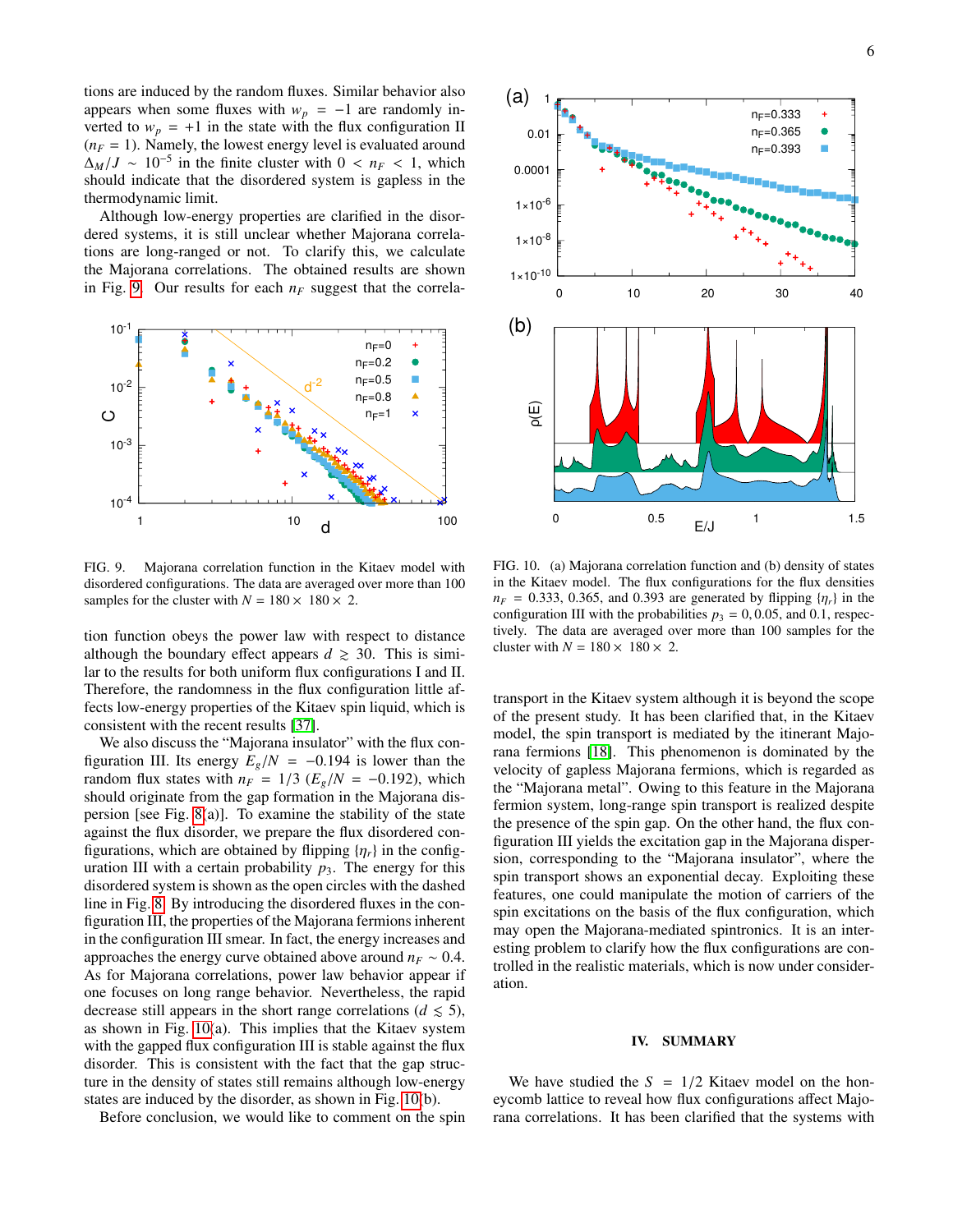the uniform flux configurations have linear dispersions with nodal points and a power law behavior with  $d^{-2}$  appears in the Majorana correlations. The system with ordered flux configuration III has the gapped dispersion and the exponential decay appears in the Majorana correlations. This means that Majorana insulator is realized in terms of this flux configuration. On the other hand, the Kitaev system with the configuration IV exhibits the semi-Dirac like dispersion, leading to the power law decay with  $d^{-3}$ . We have discussed the effect of the randomness in the flux configuration to clarify that power law behavior appears in the Majorana correlations. It is also interesting to discuss how robust Majorana correlations are in the related models such as the bilayer Kitaev model [\[39](#page-8-17)[–41\]](#page-8-18), Kitaev-Heisenberg model [\[10\]](#page-7-6), and higher spin models [\[42–](#page-8-19) [48\]](#page-8-20).

# ACKNOWLEDGMENTS

We would like to thank T. Minakawa for valuable discussions. Parts of the numerical calculations are performed in the supercomputing systems in ISSP, the University of Tokyo. This work was supported by Grantin-Aid for Scientific Research from JSPS, KAKENHI Grant Nos. JP19H05821, JP18K04678, JP17K05536 (A.K.), JP19K23425, JP20K14412, JP20H05265 (Y.M.), JP19K03742 (J.N.), JST CREST Grant No. JPMJCR1901 (Y.M.), and JST PREST No. JPMJPR19L5 (J.N.).

### Appendix A: The effect of the three-spin interaction

In the appendix, we consider the three-spin interactions, which break the time-reversal symmetry, to clarify how the topological state is realized [\[7,](#page-7-4) [15,](#page-8-21) [49,](#page-8-22) [50\]](#page-8-23). We also clarify that the gapped state with the flux configuration III is topologically trivial. Here, we introduce the interaction term defined by

<span id="page-6-0"></span>
$$
H'_{\text{eff}} = h \sum_{(ijk)} S_i^{\alpha} S_j^{\beta} S_k^{\gamma}, \tag{A1}
$$

where *h* is the magnitude of interaction and the summation takes over adjacent three spins: *eg.*  $(i, j, k) = (p_2, p_3, p_4)$  and  $(\alpha, \beta, \gamma) = (x, y, z)$ . The other symmetry-equivalent pairs are shown in Fig. [1\(](#page-1-1)b). We note that this is derived as the lowenergy Hamiltonian for the ground state by means of the thirdorder perturbation theory for the Zeeman Hamiltonian  $\mathcal{H}' =$  $-\sum_{i} (h'_x S_i^x + h'_y S_i^y)$  $\mathbf{h}'_i + h'_z S_i^z$ , where **h**' is the external magnetic field [\[7\]](#page-7-4). The Hamiltonian Eq. [\(A1\)](#page-6-0) is represented in terms of the Majorana operators as,

$$
H'_{\text{eff}} = -\frac{ih}{8} \sum_{p} \left( \gamma_{p1} \gamma_{p5} + \eta_{pr} \gamma_{p1} \gamma_{p5} + \eta_{p1} \gamma_{p3} \gamma_{p1} + \gamma_{p4} \gamma_{p2} + \eta_{p1} \gamma_{p2} \gamma_{p6} + \eta_{pr} \gamma_{p6} \gamma_{p4} \right). \tag{A2}
$$

Since this Hamiltonian is quadratic, one discusses low-energy properties in the same framework as Eq. [\(5\)](#page-1-3). Here, we consider the Kitaev model with the edges, as shown in Fig. [11.](#page-6-1) This allows us to examine how three-spin interactions induce



<span id="page-6-1"></span>FIG. 11. Lattice structure of the Kitaev model with zigzag edges.

the excitation gap, and whether or not the topological edge modes are induced inside of the excitation gap.



<span id="page-6-2"></span>FIG. 12. Dispersion relations in the zigzag-edge Kitaev model with flux configurations I (a), II (b), and IV (c) when  $h/J = 0.1, 0.1$ , and <sup>0</sup>.4, respectively. The shaded regions represent the continuum for the bulk dispersion.

First, we deal with the gapless systems with flux configurations I, II, and IV. Figure [12](#page-6-2) shows the dispersion relations in the Kitaev model with zigzag edges. In the system with the configuration I, the interaction induces the excitation gap with  $\Delta = (3\sqrt{3}/4)h$  and edge modes inside the gap [\[7,](#page-7-4) [17\]](#page-8-0).<br>Similar behavior appears in the system with the configuration Similar behavior appears in the system with the configuration II, where the bulk excitation gap  $\Delta = (\sqrt{3}/4)h$  appears with topological edge states. As for the semi-Dirac like system topological edge states. As for the semi-Dirac like system with the configuration IV, we find that the excitation gap is induced with  $\Delta = (7/32)h^2$  and some topological edge modes<br>appear. Therefore, we can say that the three-spin terms drives appear. Therefore, we can say that the three-spin terms drives the gapless systems to the topological state with a finite bulk gap.

As discussed in the text, the system with the flux configuration III has the gap in the Majorana excitation. Now, we consider how stable the gapped state is against the three-spin interactions. Figure [13](#page-7-7) shows the Majorana excitation gap in the bulk system. It is found that, by introducing the interactions, the excitation gap decreases and finally reaches zero at the critical value  $(h/J)_{c1} \sim 0.45$ . Beyond the critical value, we find two additional critical values  $(h/J)_{c2} \sim 0.485$  and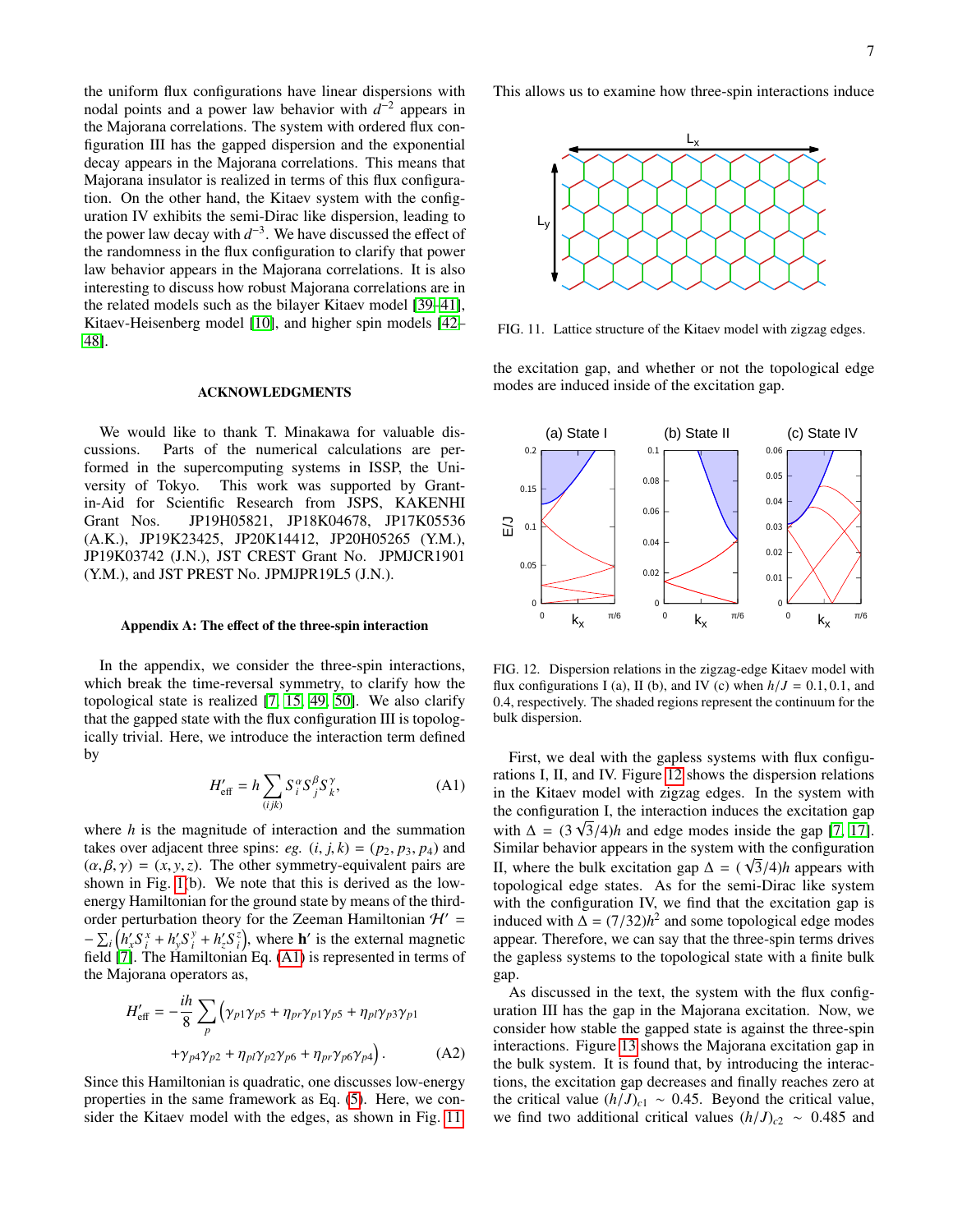

<span id="page-7-7"></span>FIG. 13. Majorana excitation gap ∆ as a function of *h* in the Kitaev model with the flux-lattice configuration III.

 $(h/J)_{c3} \sim 0.628$ . These mean the existence of, at least, three phase transitions. To clarify the topological nature of four distinct phases, we show in Fig. [14](#page-7-8) the dispersion relations in the system with zigzag edges. When  $h/J = 0.2$ , the edge modes



<span id="page-7-8"></span>FIG. 14. Dispersion relations in the zigzag-edge Kitaev model with flux configuration III when  $h/J = 0.2$  (a), 0.46 (b), 0.55 (c), and <sup>0</sup>.8 (d). The shaded regions represent the continuum for the bulk dispersion.

- <span id="page-7-0"></span>[1] K.-i. Uchida, H. Adachi, T. Ota, H. Nakayama, S. Maekawa, and E. Saitoh, Appl. Phys. Lett. 97, 172505 (2010).
- [2] K.-i. Uchida, J. Xiao, H. Adachi, J.-i. Ohe, S. Takahashi, J. Ieda, T. Ota, Y. Kajiwara, H. Umezawa, H. Kawai, *et al.*, Nat. Mater. 9, 894 (2010).
- [3] J. Xiao, G. E. W. Bauer, K.-c. Uchida, E. Saitoh, and S. Maekawa, Phys. Rev. B 81[, 214418 \(2010\).](http://dx.doi.org/ 10.1103/PhysRevB.81.214418)
- <span id="page-7-1"></span>[4] S. M. Rezende, R. L. Rodríguez-Suárez, R. O. Cunha, A. R. Rodrigues, F. L. A. Machado, G. A. Fonseca Guerra, J. C. Lopez Ortiz, and A. Azevedo, Phys. Rev. B 89[, 014416 \(2014\).](http://dx.doi.org/10.1103/PhysRevB.89.014416)
- <span id="page-7-2"></span>[5] C.-Z. Chen, Q.-F. Sun, F. Wang, and X. C. Xie, [Phys. Rev. B](http://dx.doi.org/ 10.1103/PhysRevB.88.041405) 88[, 041405\(R\) \(2013\).](http://dx.doi.org/ 10.1103/PhysRevB.88.041405)
- <span id="page-7-3"></span>[6] D. Hirobe, M. Sato, T. Kawamata, Y. Shiomi, K.-i. Uchida, R. Iguchi, Y. Koike, S. Maekawa, and E. Saitoh, Nat. Phys. 13, 30 (2017).

are below the bulk continuum. Therefore, this gapped state is topologically trivial. On the other hand, when  $h_{c1} < h$ , there exist topological edge states in the inside of the bulk gap. Therefore, topological phase transitions occur in the system with the flux configuration III. Beyond the critical value  $h_{c1}$ , the number of edge states is finite and topological states are realized.

- <span id="page-7-4"></span>[7] A. Kitaev, [Ann, Phys.](http://dx.doi.org/10.1016/j.aop.2005.10.005) **321**, 2 (2006).
- <span id="page-7-5"></span>[8] S. Dusuel, K. P. Schmidt, and J. Vidal, [Phys. Rev. Lett.](http://dx.doi.org/10.1103/PhysRevLett.100.177204) 100, [177204 \(2008\).](http://dx.doi.org/10.1103/PhysRevLett.100.177204)
- [9] G. Jackeli and G. Khaliullin, [Phys. Rev. Lett.](http://dx.doi.org/10.1103/PhysRevLett.102.017205) 102, 017205 [\(2009\).](http://dx.doi.org/10.1103/PhysRevLett.102.017205)
- <span id="page-7-6"></span>[10] J. Chaloupka, G. Jackeli, and G. Khaliullin, [Phys. Rev. Lett.](http://dx.doi.org/10.1103/PhysRevLett.105.027204) 105[, 027204 \(2010\).](http://dx.doi.org/10.1103/PhysRevLett.105.027204)
- [11] L. Janssen, E. C. Andrade, and M. Vojta, [Phys. Rev. Lett.](http://dx.doi.org/10.1103/PhysRevLett.117.277202) 117, [277202 \(2016\).](http://dx.doi.org/10.1103/PhysRevLett.117.277202)
- [12] Y. Yamaji, Y. Nomura, M. Kurita, R. Arita, and M. Imada, Phys. Rev. Lett. 113[, 107201 \(2014\).](http://dx.doi.org/ 10.1103/PhysRevLett.113.107201)
- [13] J. Knolle, D. Kovrizhin, J. Chalker, and R. Moessner, [Phys.](http://dx.doi.org/10.1103/PhysRevLett.112.207203) Rev. Lett. 112[, 207203 \(2014\).](http://dx.doi.org/10.1103/PhysRevLett.112.207203)
- [14] J. Nasu, M. Udagawa, and Y. Motome, [Phys. Rev. B](http://dx.doi.org/10.1103/PhysRevB.92.115122) 92, 115122 [\(2015\).](http://dx.doi.org/10.1103/PhysRevB.92.115122)